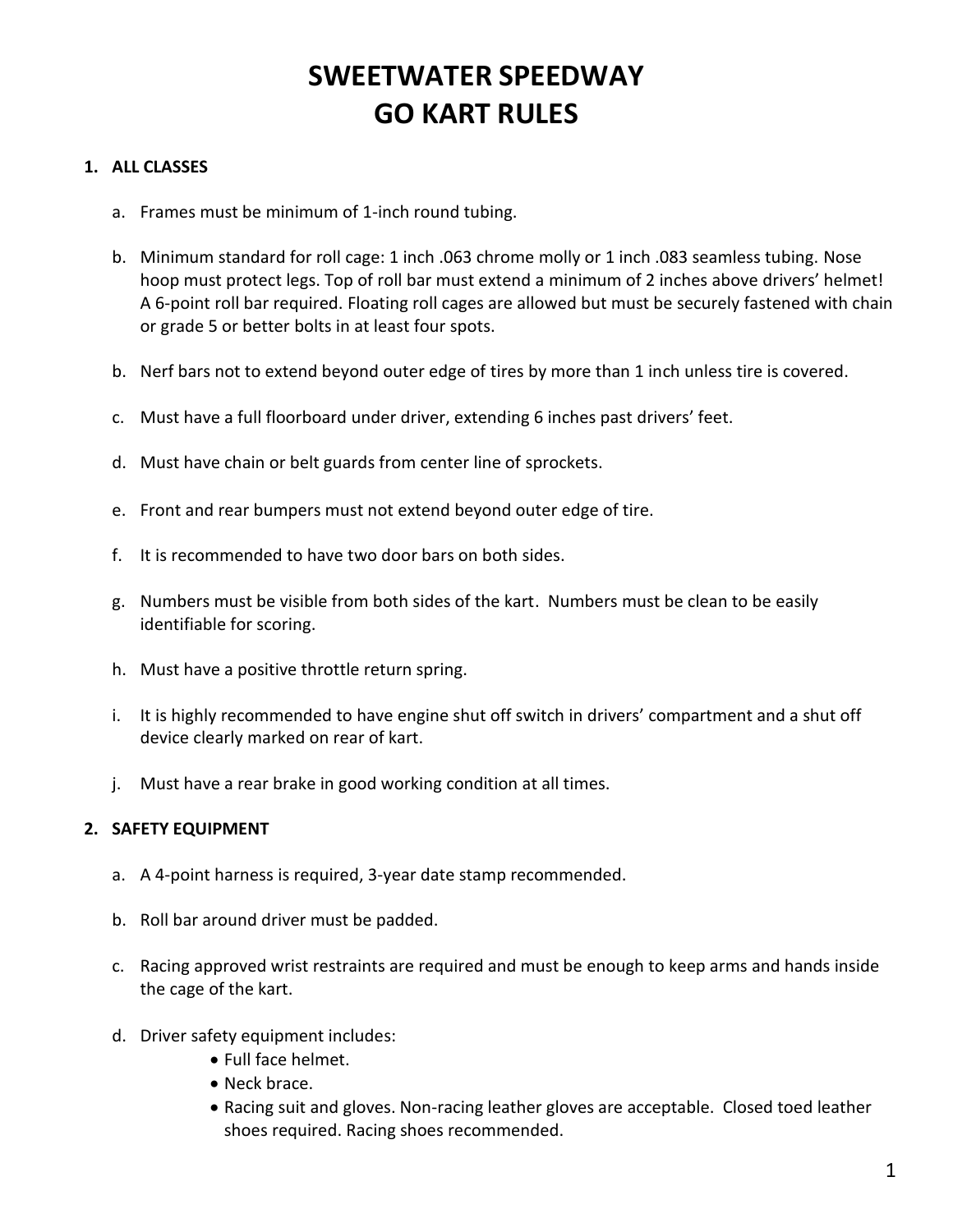#### **3. BEGINNER CLASS**

- a. Drivers must be four years old and have a signed notarized parental consent form from both parents before they can enter an event.
- b. Engine must be stock, 6.5 hp max horsepower, no blue printing. Absolutely no modification other than removing the governor. No racing engines.
- c. No restrictor plate required.
- d. Pump gas. Please no additives.
- e. Carburetors are stock to model of engine.

#### **4. INTERMEDIATE CLASS**

- a. Driver must be six years old, any exceptions must be approved by the officials prior to race day. They must have a signed notarized parental consent form from both parents before they can enter an event.
- b. Engine must be stock, 6.5 hp max, no blue printing. Absolutely no modifications other than removing the governor. No racing engines.
- c. Pump gas. Please no additives.
- d. Carburetors are stock to model of engine.

#### **4. ADVANCED CLASS**

- a. Driver must be seven years old, any exceptions must be approved by the officials prior to race day. They must have a signed notarized parental consent form from both parents before they can enter an event.
- b. Engine 10 hp. Some modifications allowed. No racing engines.
- c. Pump gas recommended. Please no additives.
- d. Carburetors are stock to model of engine.

There will have to be some give and take with these classes. Our first goal is to get kids excited about racing. Kids should be put in classes based on age, experience and engine size to equal out competition. If there are big gaps in types of karts, parents are expected to work together to make it equitable for all kids. That may mean modifications to a kart that has too much power.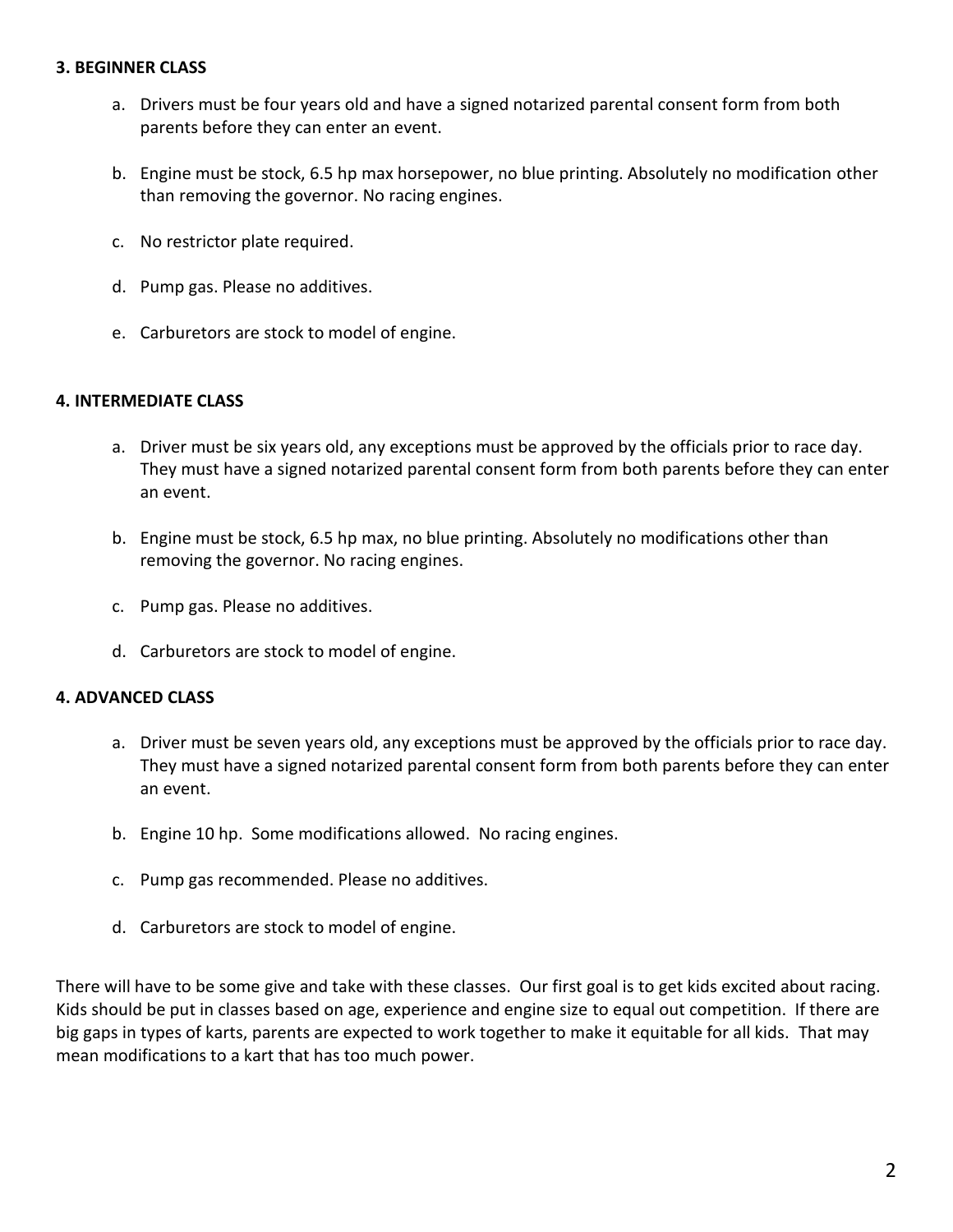## **RACE PROCEDURE**

## **1. Admissions**

- a. All drivers must complete the online registration on MyRace Pass prior to attending an event.
- b. All drivers and pit crew will be required to sign in at the Pit Gate with Sweetwater Speedway Officials.
- c. All drivers must have a signed and notarized parental consent before being allowed to race.
- d. Registration cost for each race is \$25. The registration goes towards the cost of insurance, trophies and driver payout.
- e. A driver (and parent) must determine the class to be competed in during the year. A driver may change class once during the race season. If the driver changes classes, all previous points will be void and only new points will go towards the end of the year championship.

## **2. Race Format**

- a. Driver's Meeting will be held at 5:30pm at the bleachers by the Pit Tower. All drivers must attend with at least one parent.
- b. Driver's and anyone going to the infield must be ready to be on the track by 6:00pm.
- c. Go-Kart races will start at 6:00pm.
- d. Drivers will draw for lineup in the first race. All other line ups will be based off points. If a driver missed the first race and has no points, they will start int eh back.
- e. Heat Races
	- 8 laps
	- Start double file start, single file re-start.
	- One caution per heat race. On the second caution, the driver must exit the track.
	- If the driver leaves the racing surface, but does not cause a caution, they may SAFELY reenter the track and finish the race.
	- Drivers must pay attention to the flags. Blatant disregard of the flags will result in the black flag and exiting the track.
- f. Main Events
	- 15 laps
	- Double file start, single file re-start.
	- Two cautions per heat race. On the third caution, the driver must exit the track.
	- If the driver leaves the racing surface, but does not cause a caution, they may SAFELY reenter the track and finish the race.
	- Drivers must pay attention to the flags. Blatant disregard of the flags will result in the black flag and exiting the track.
- g. Event trophies will be given out at the end of the races along with any driver payout. Please ensure photos are sent to [sweetwaterspeedway@gmail.com](mailto:sweetwaterspeedway@gmail.com) to be included in post-race articles.
- h. All results should be taken to the Pit Tower at the end of the evening to be put in the MyRace Pass system.
- i. Payout will be done for all drivers in all classes. The following will be payout structure will be used. Subject to change based on decrease or increase in class.

| Finish                    | Payout |
|---------------------------|--------|
| 1 <sup>st</sup>           | \$30   |
| 2 <sub>nd</sub>           | \$25   |
| 3 <sub>rd</sub>           | \$20   |
| 4 <sup>th</sup>           | \$15   |
| 5 <sup>th</sup> and below | \$10   |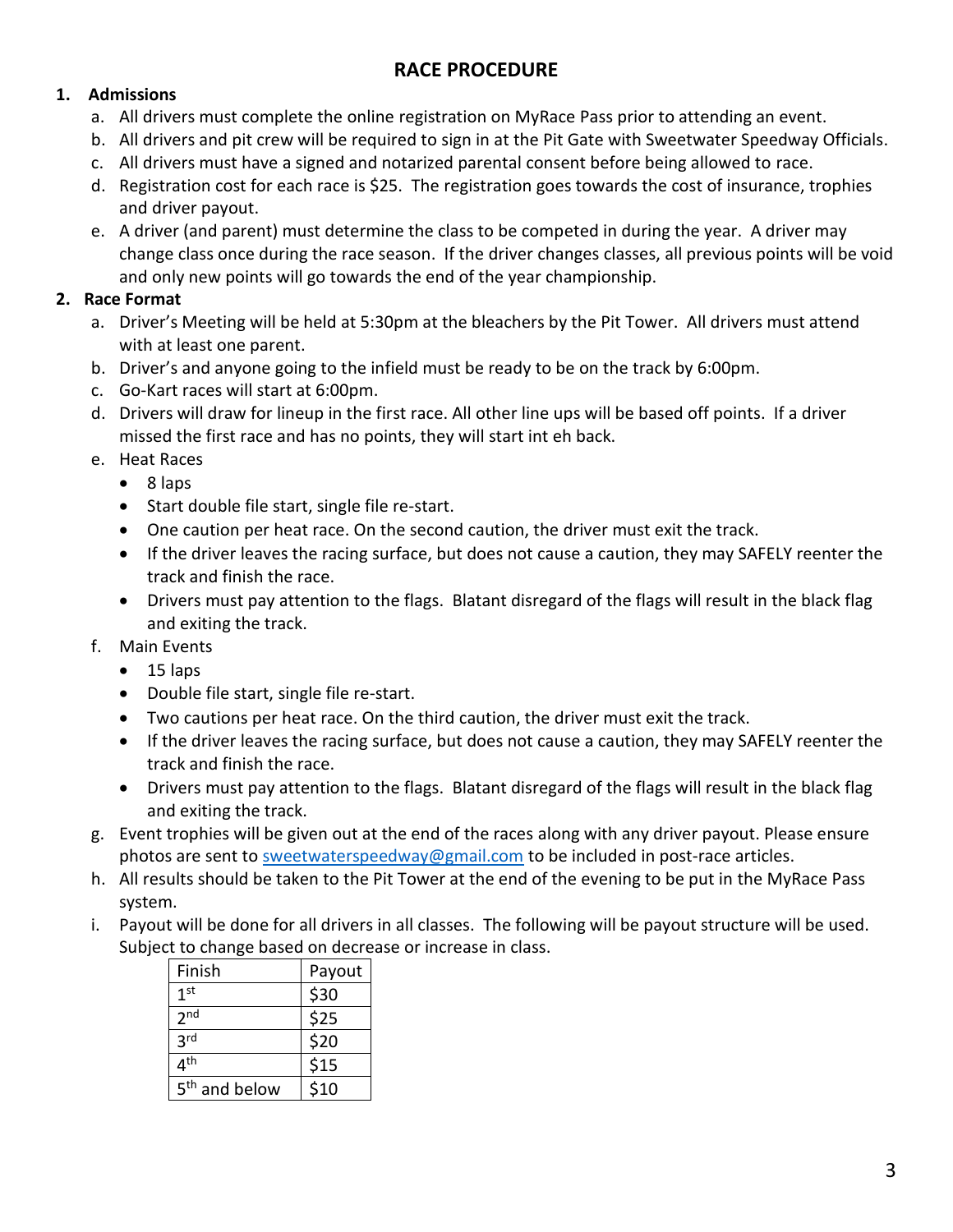# **PARENTS**

# **PLEASE GO OVER ALL OF THESE IMPORTANT DETAILS WITH YOUR KIDS:**

- Line up procedure. What double file is and what the poll means
- FLAGS. They must be understood and followed. Help the racers understand that they must slow down when they see the **YELLOW** flags or stop if it is **RED**
	- **GREEN** GO it starts the race and the re-start.
	- **F** YELLOW CAUTION, slow down and hold your position and watch for others that may be off the track and coming back on.
	- **EXEC** STOP, there is a wreck or something very wrong on the track.
	- **E** BLACK You have been disqualified. Exit the track and talk to the flagman after the racing is done in the Pits.
	- WHITE One lap to go before the FINISH
	- **EXECKERED** FINISH line. The race is completed and please slow down.

# **WE WELCOME AND NEED PARENTS TO HELP ON THE KART TRACK:**

- YELLOW Flags we need someone in all 4 corners of the track
- Line ups for starting of each heat and main event
- Getting karts back on the track if they have a problem
- Help with recording the finishing order of karts for the HEATS & MAINS